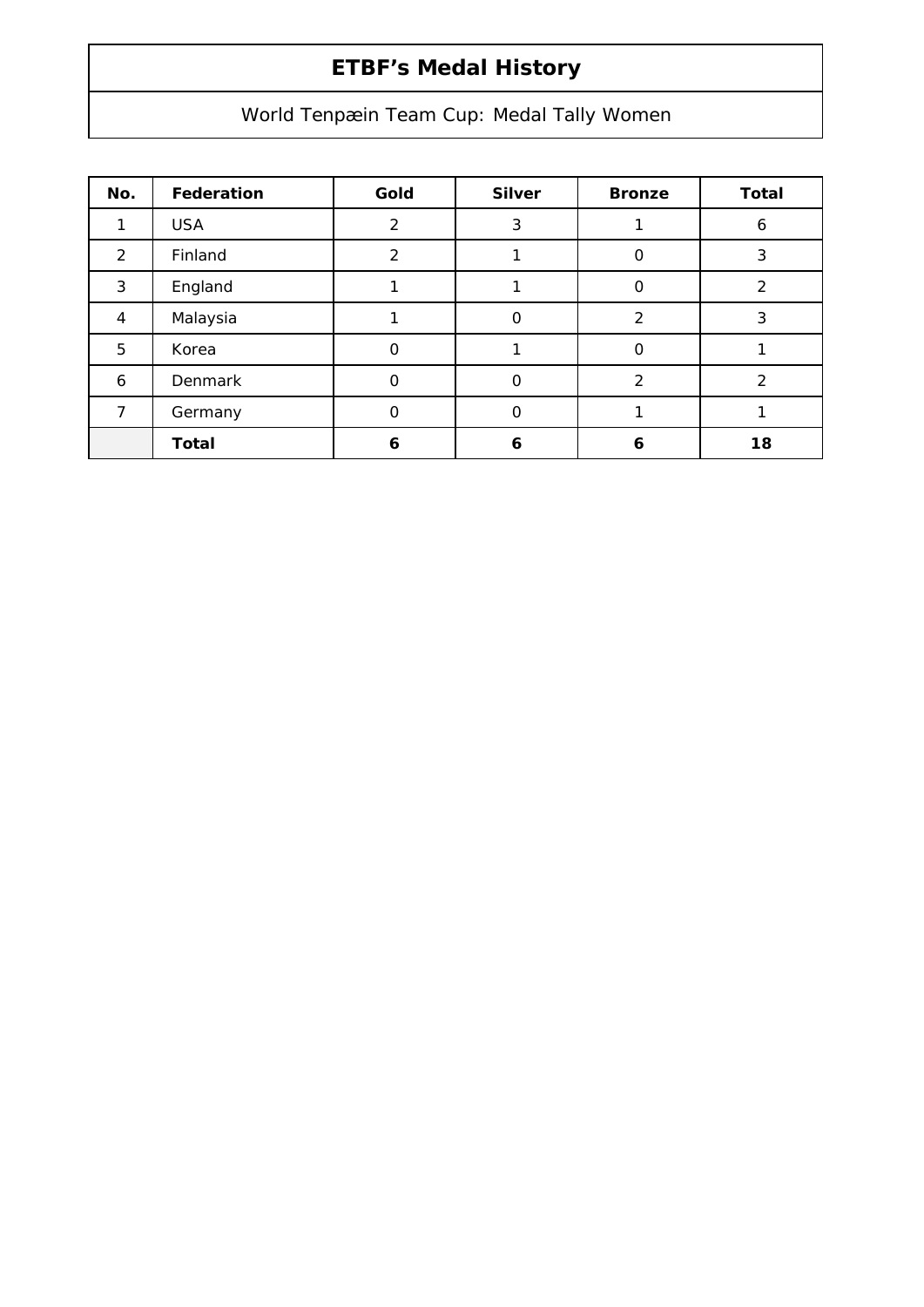## **ETBF's Medal History**

World Tenpin Team Cup: Medal Tally Men

| No.            | Federation         | Gold           | <b>Silver</b> | <b>Bronze</b>  | <b>Total</b> |
|----------------|--------------------|----------------|---------------|----------------|--------------|
| 1              | Sweden             | $\overline{2}$ | 3             | 0              | 5            |
| 2              | <b>USA</b>         | $\overline{2}$ |               | 0              | 3            |
| 3              | Finland            |                | $\Omega$      | $\overline{2}$ | 3            |
| 4              | Malaysia           |                | $\Omega$      | $\mathbf 0$    |              |
| 5              | Chinese Taipei     | $\Omega$       | 1             | $\mathbf 0$    |              |
| 6              | <b>Netherlands</b> | $\mathbf{O}$   | 1             | O              | и            |
| $\overline{7}$ | Australia          | $\mathbf{O}$   | $\Omega$      | 1              |              |
| 8              | Belgium            | $\mathbf 0$    | $\Omega$      | 1              |              |
| 9              | <b>Denmark</b>     | $\Omega$       | $\Omega$      | 1              |              |
| 10             | Japan              | $\Omega$       | $\Omega$      | 1              |              |
|                | <b>Total</b>       | 6              | 6             | 6              | 18           |